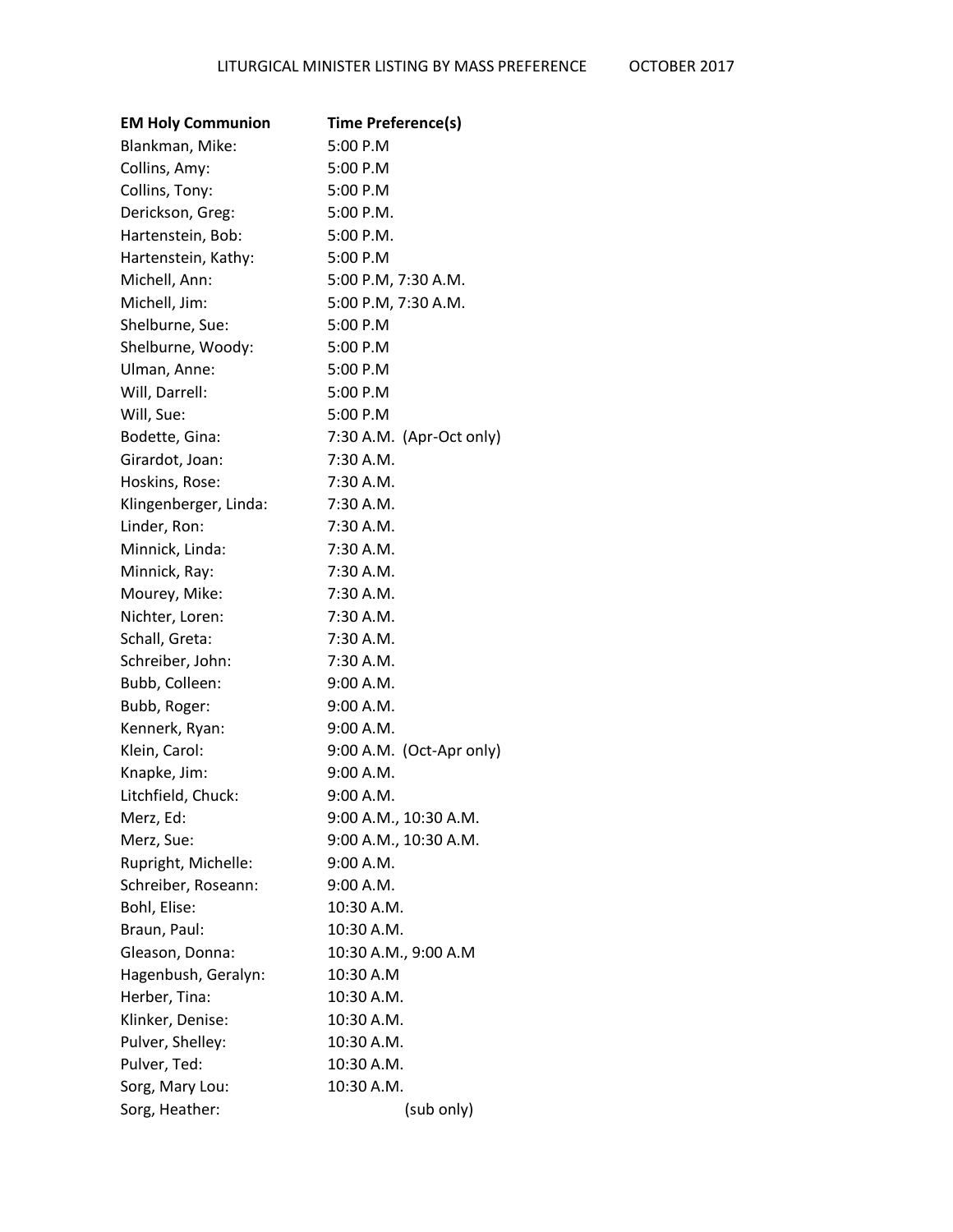| Lector              | Time Preference(s)        |
|---------------------|---------------------------|
| Blankman, Mike:     | 5:00 P.M                  |
| Collins, Amy:       | 5:00 P.M                  |
| Hartenstein, Bob:   | 5:00 P.M                  |
| Ulman, Anne:        | 5:00 P.M                  |
| Will, Darrell:      | 5:00 P.M                  |
| Beckman, Steve:     | $7:30$ A.M.               |
| Bodette, Jim:       | 7:30 A.M. (Apr-Oct only)  |
| Frecker, Al:        | 7:30 A.M.                 |
| Schall, Greta:      | 7:30 A.M.                 |
| Schreiber, John:    | $7:30$ A.M.               |
| Wyss, Sam:          | $7:30$ A.M.               |
| Wyss, Sara:         | 7:30 A.M.                 |
| Wyss, Steve:        | 7:30 A.M.                 |
| Boyle, Shirley:     | 9:00 A.M., 10:30 A.M.     |
| Bubb, Colleen:      | 9:00 A.M.                 |
| Bubb, Roger:        | 9:00 A.M.                 |
| Dodane, Joyce:      | 9:00 A.M.                 |
| Gladding, Georgia:  | 9:00 A.M.                 |
| Kennerk, Leeann:    | 9:00 A.M.                 |
| Knapke, Roselyn:    | 9:00 A.M.                 |
| Schreiber, Roseann: | 9:00 A.M.                 |
| Wyss, Karen:        | 9:00 A.M.                 |
| Bohl, Elise:        | 10:30 A.M.                |
| Braun, Kathy:       | 10:30 A.M.                |
| Gleason, Donna:     | 10:30 A.M., 9:00 A.M.     |
| Hagenbush, Geralyn: | 10:30 A.M                 |
| Herber, Angie:      | 10:30 A.M.                |
| Needler, Jon:       | 10:30 A.M.                |
| Till, Greg:         | 10:30 A.M., 5:00 P.M.     |
| <b>Server</b>       | <b>Time Preference(s)</b> |
| Bauer, Jessica:     | 5:00 P.M                  |
| Beard, Abram:       | 5:00 P.M                  |
| Beard, Alivia:      | 5:00 P.M                  |
| Cabral, J.J.:       | 5:00 P.M                  |
| Collins, Dylan:     | 5:00 P.M                  |

Collins, Jessica: 5:00 P.M

Gladding, Caroline: 5:00 P.M Gladding, Virginia: 5:00 P.M

Scheumann, Madilyn: 5:00 P.M Frecker, Ben: 7:30 A.M.

Davis, Isabel: 5:00 P.M, 10:30 A.M.

Nichter, Connor: 5:00 P.M, 10:30 A.M.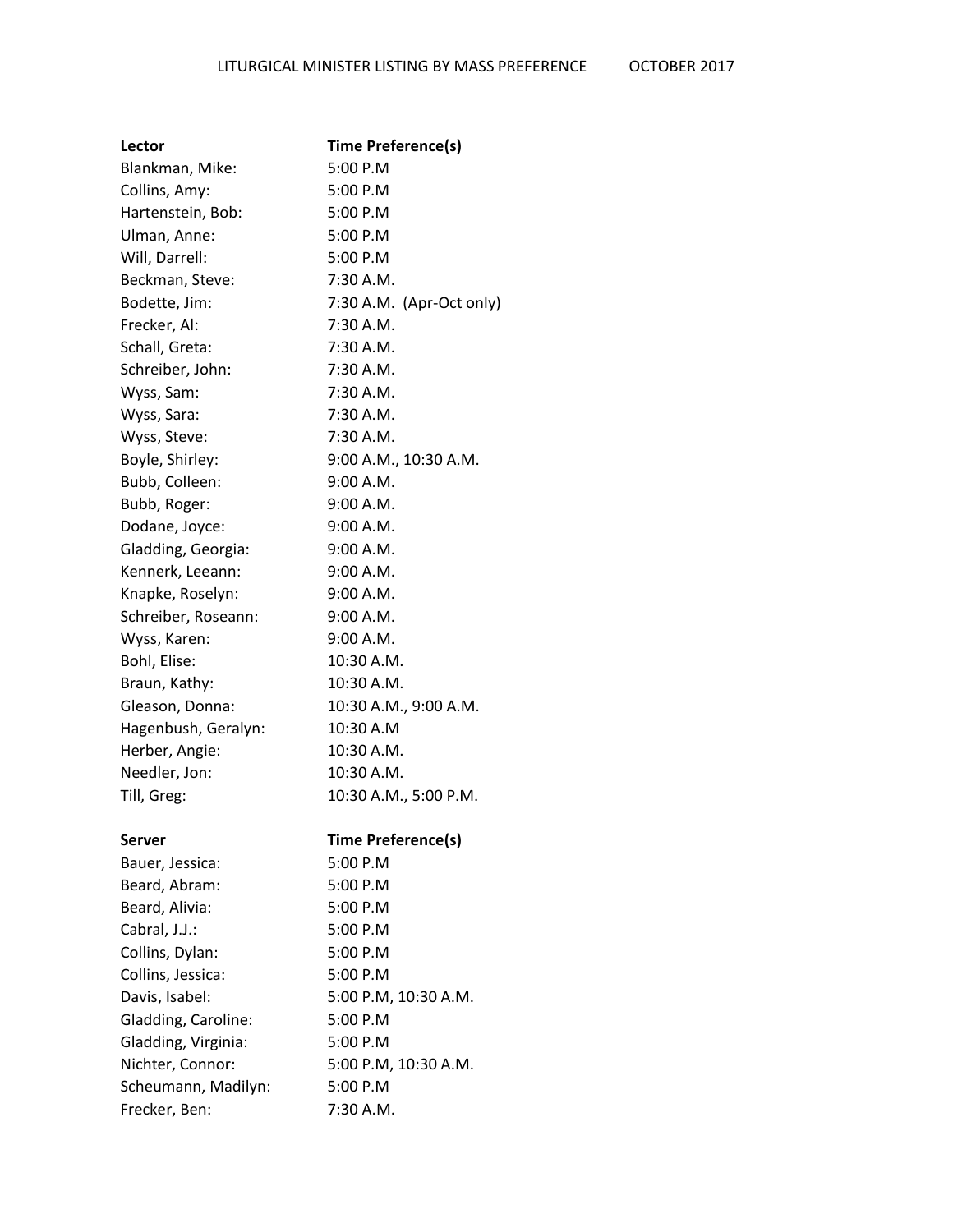| Server             | <b>Time Preference(s)</b> |
|--------------------|---------------------------|
| Hamish, Nolan:     | 7:30 A.M., 9:00 A.M.      |
| Mourey, Alex:      | 7:30 A.M.                 |
| Dodane, Brett:     | 9:00 A.M.                 |
| Dodane, Jessica:   | 9:00 A.M.                 |
| Dodane, Joseph:    | 9:00 A.M.                 |
| Girod, Darsen:     | 9:00 A.M.                 |
| Girod, Jelena:     | 9:00 A.M.                 |
| Hare, Aaron:       | 9:00 A.M.                 |
| Hare, Maggie:      | 9:00 A.M.                 |
| Haynes, Bridgette: | 9:00 A.M., 5:00 P.M.      |
| Knapke, Kathryn:   | 9:00 A.M.                 |
| Knapke, Nelson:    | 9:00 A.M.                 |
| Knapke, Norman:    | 9:00 A.M.                 |
| Knipp, Adelaide:   | 9:00 A.M.                 |
| Braun, Luke:       | 10:30 A.M.                |
| Braun, Mary:       | 10:30 A.M.                |
| Braun, Sara:       | 10:30 A.M.                |
| Herber, Adelle:    | 10:30 A.M.                |
| Herber, Gabe:      | 10:30 A.M.                |
| Herber, Sage:      | 10:30 A.M.                |
| Lockwood, Will:    | 10:30 A.M.                |
| Lomont, Chase:     | 10:30 A.M.                |
| Lomont, Drake:     | 10:30 A.M.                |
| Peden, Logan:      | 10:30 A.M.                |
| Schaadt, Derek:    | 10:30 A.M.                |
| Smith, Lily:       | 10:30 A.M.                |
| Spenn, Gretchen:   | 10:30 A.M., 7:30 A.M.     |
| Spenn, Ingrid:     | 10:30 A.M., 7:30 A.M.,    |
| Sweeney, Hannah:   | 10:30 A.M.                |
| Sweeney, Jack:     | 10:30 A.M.                |
| Whitman, Tanner:   | 10:30 A.M.                |
| Wilson, Julia:     | 10:30 A.M.                |
| Usher              | <b>Time Preference(s)</b> |
| Bauer, Andy:       | 5:00 P.M                  |
| Bauer, Kevin:      | 5:00 P.M                  |
| Collins, Tony:     | 5:00 P.M                  |
| Muldoon, Bria:     | 5:00 P.M                  |
| Muldoon Jr., Tom:  | 5:00 P.M                  |
| Romary, Larry:     | 5:00 P.M                  |
| Schuhler, Jeff:    | 5:00 P.M                  |
| Ulman, Dennis:     | 5:00 P.M                  |
| Frecker, Al:       | 7:30 A.M.                 |
| Johnson, Donald:   | 7:30 A.M.                 |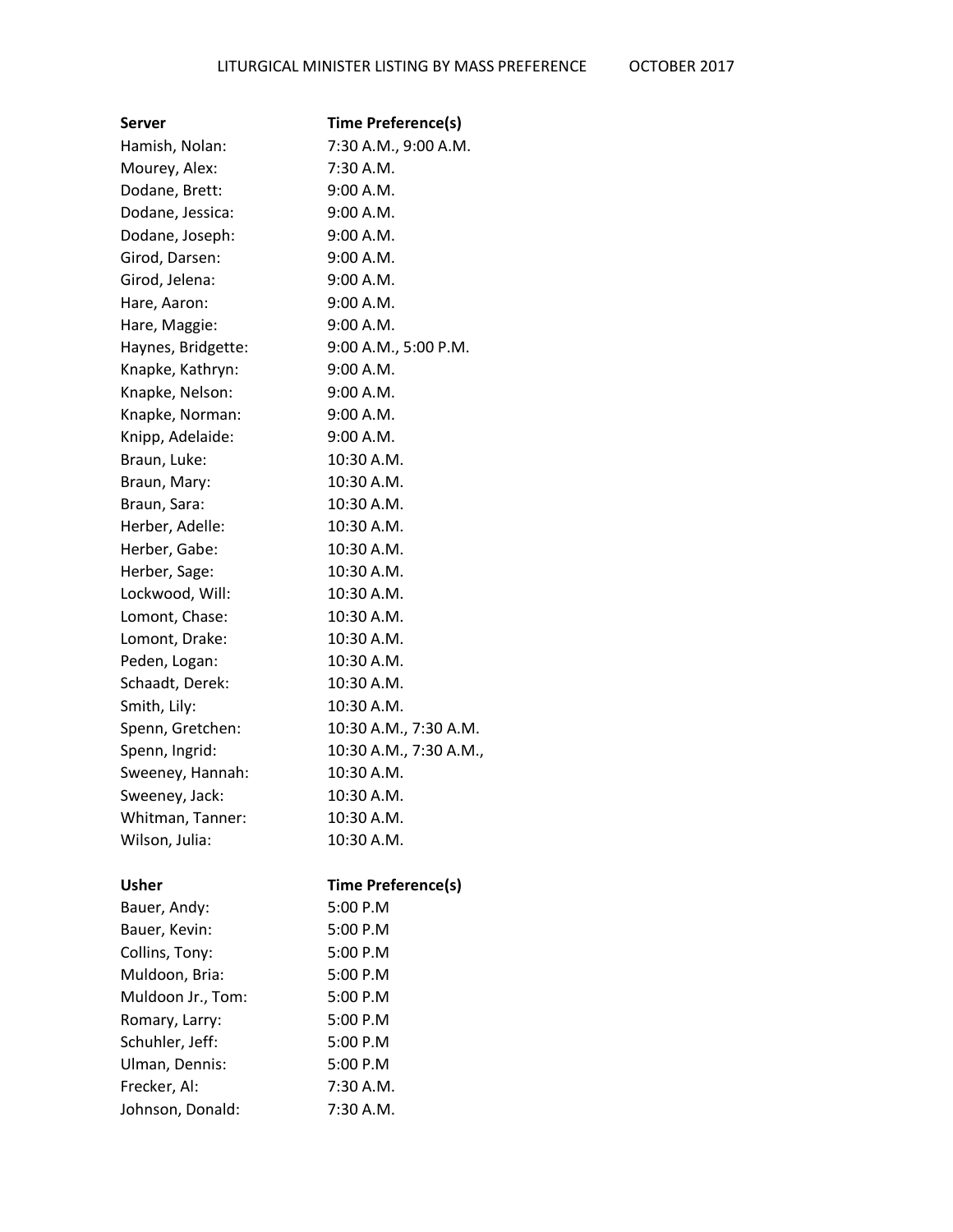| Usher               | <b>Time Preference(s)</b> |
|---------------------|---------------------------|
| Klingenberger, Rod: | 7:30 A.M.                 |
| Pattee, Terry:      | 7:30 A.M.                 |
| DeKoninck, Ron:     | 9:00 A.M.                 |
| Dornseif, Lou:      | 9:00 A.M.                 |
| Johnson, Louis:     | 9:00 A.M.                 |
| Klinker, Ben:       | 9:00 A.M.                 |
| Litchfield, Aaron:  | 9:00 A.M.                 |
| Litchfield, Andy:   | 9:00 A.M.                 |
| Litchfield, Chuck:  | 9:00 A.M.                 |
| Rauner, Bob:        | 9:00 A.M.                 |
| Rauner Sr., Tom:    | 9:00 A.M.                 |
| Rupright, George:   | 9:00 A.M.                 |
| Herber, Ed:         | 10:30 A.M.                |
| Kardys, Scott:      | 10:30 A.M.                |
| Nichter, Terry:     | 10:30 A.M.                |
| Peden, Logan:       | 10:30 A.M.                |
| Peden, Michael:     | 10:30 A.M.                |
|                     |                           |
| Greeter             | <b>Time Preference(s)</b> |
| Bauer, Donna:       | 5:00 P.M                  |
| Bauer, Kevin:       | 5:00 P.M                  |
| Beard, Sandy:       | 5:00 P.M, 10:30 A.M.      |
| Bullerman, Brenda:  | 5:00 P.M                  |
| Bullerman, Tom:     | 5:00 P.M                  |
| Davis, Amanda       | 5:00 P.M., 10:30 A.M.     |
| McKinnon, Susan:    | 5:00 P.M                  |
| Ross, Lanny:        | 5:00 P.M                  |
| Ross, Mary:         | 5:00 P.M                  |
| Shelburne, Sue      | $5:00$ P.M.               |
| Shelburne, Woody    | 5:00 P.M.                 |
| Sorg, Marilyn:      | 5:00 P.M                  |
| Ulman, Anne:        | 5:00 P.M                  |
| Ulman, Dennis:      | 5:00 P.M                  |
| Wasylk, Brent:      | 5:00 P.M, 7:30 A.M.       |
| Bodette, Gina:      | 7:30 A.M. (Apr-Oct only)  |
| Bodette, Jim:       | 7:30 A.M. (Apr-Oct only)  |
| Clark, Dixie        | 7:30 A.M., 5:00 P.M.      |
| Golden, Jim:        | 7:30 A.M.                 |
| Golden, Rosie:      | 7:30 A.M.                 |
| Johnson, Donald:    | 7:30 A.M.                 |
| Johnson, Monica:    | $7:30$ A.M.               |
| Maldeney, Eugene:   | $7:30$ A.M.               |
| Minnick, Linda:     | 7:30 A.M.                 |
| Minnick, Ray:       | 7:30 A.M.                 |